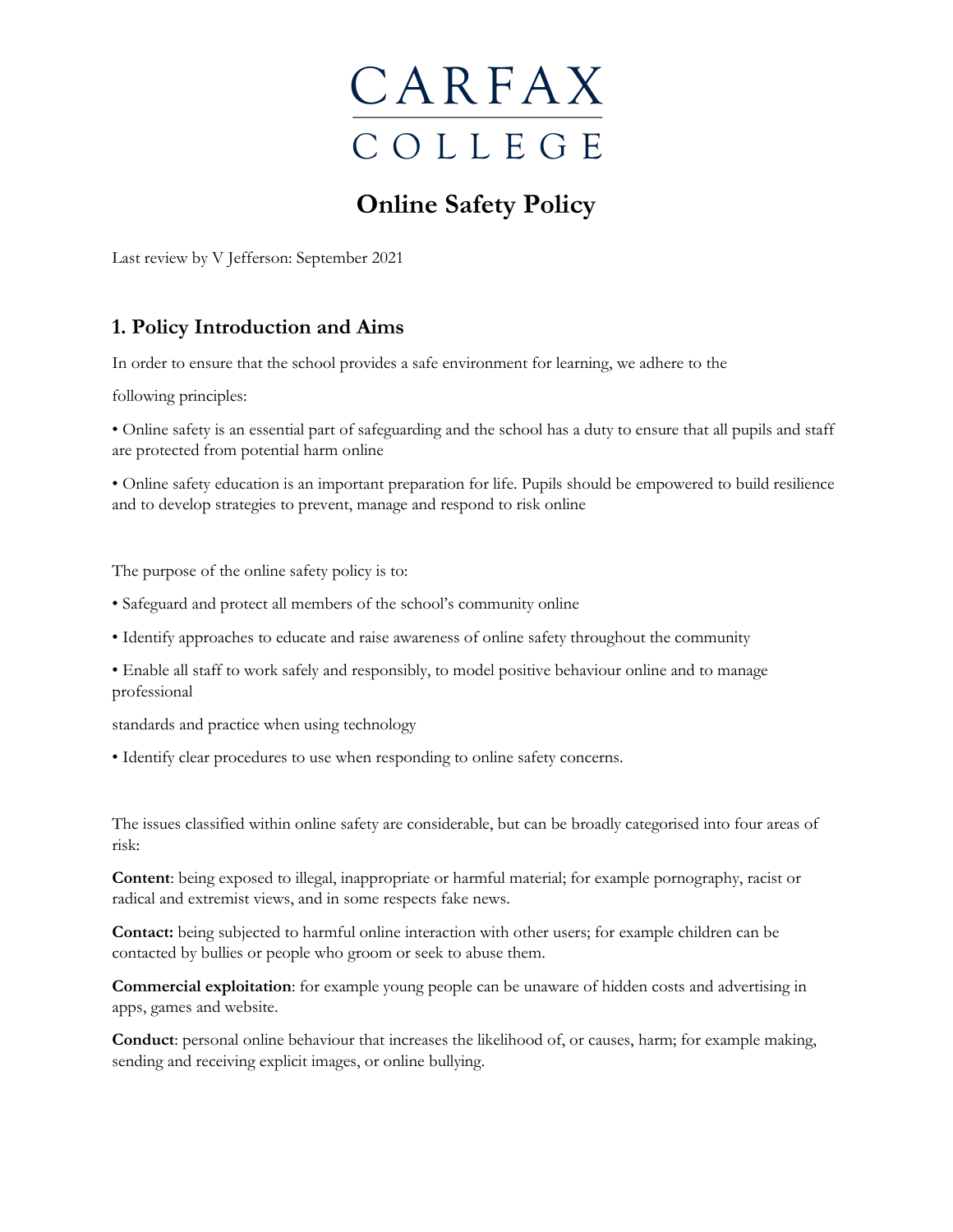

## **2. Policy Scope**

This policy applies to all staff including teachers, support staff, external contractors, visitors, volunteers and other individuals who work for, or provide services on behalf of the school (collectively referred to as 'staff' in this policy) as well as pupils and parents/carers. It applies to access to school systems, the internet and the use of technology, using devices provided by the school or personal devices.

The policy also applies to online safety behaviour such as cyber-bullying, which may take place outside the school, but is linked to membership of the school. The school will deal with such behaviour within this policy and associated behaviour and discipline policies, and will, where known, inform parents/carers of incidents of inappropriate online behaviour that take place out of school.

### **2.1 Links with other policies and practices**

This policy links with a number of other policies, including:

- Safeguarding Policy
- Staff Code of Conduct
- Acceptable Use Agreements for pupils
- Anti-bullying policy

## **3. Roles and Responsibilities**

#### **3.1 Senior Management Team:**

Ensures that online safety is viewed as a safeguarding issue

Ensures the school follows current policies and practices regarding online safety (including the Acceptable Use Agreements), information security and data protection

Ensures that online safety is covered within the whole school curriculum, which enables all pupils to

develop an age-appropriate understanding of online safety

Ensures that all staff receive regular, up to date and appropriate online safety training

Ensure staff use safeguarding reporting procedures to report online safety concerns

Ensures that online safety practice is audited and evaluated regularly in order to identify strengths and areas for improvement.

### **3.2 The Designated Safeguarding Lead and Deputy Safeguarding Leads (DSL):**

- Takes day to day responsibility for online safety
- Promotes an awareness of and commitment to online safety throughout the school community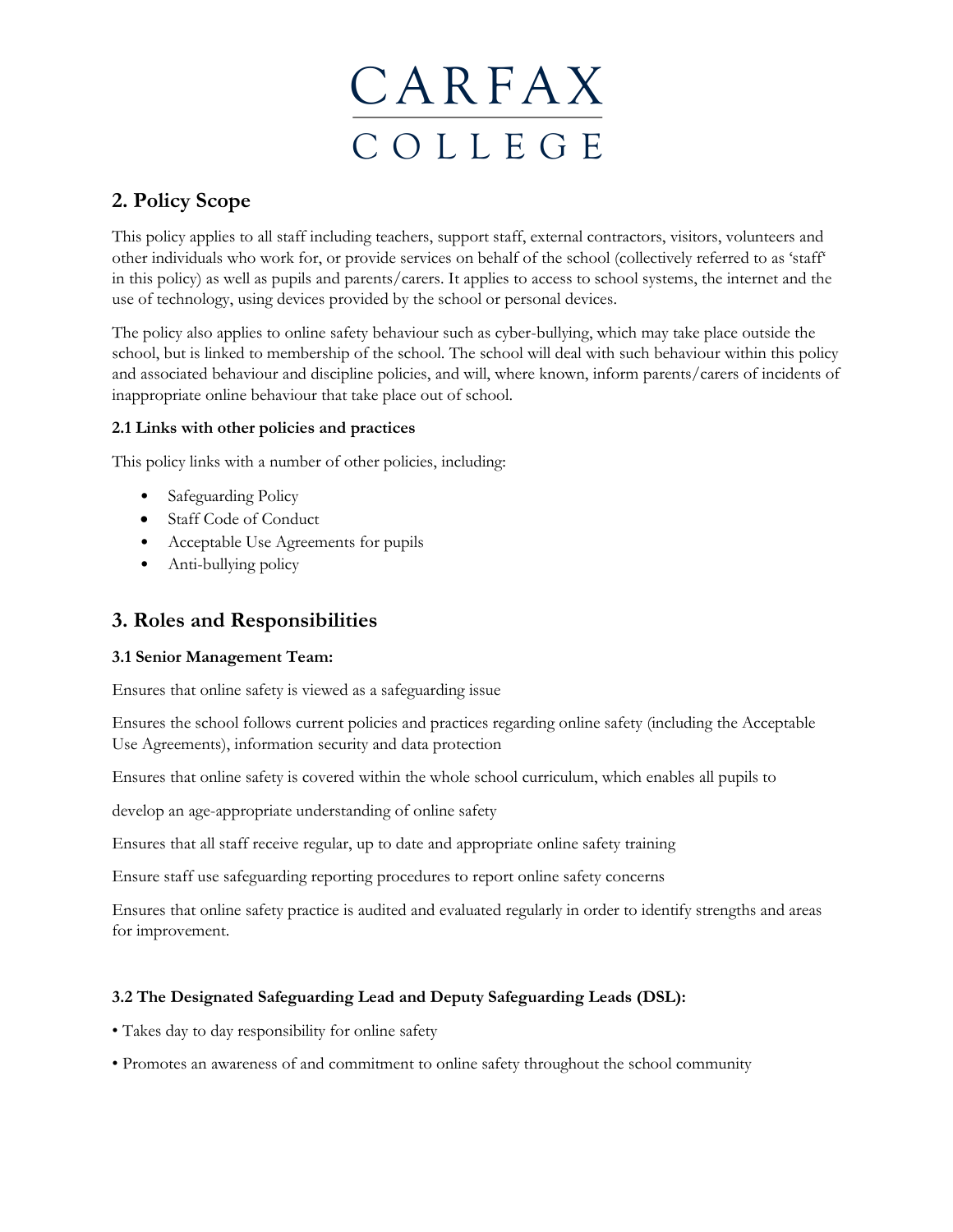• Acts as the named point of contact on all online safety issues, and liaises with other members of staff or other agencies, as appropriate

• Keeps the online safety component of the curriculum under review, in order to ensure that it remains up to date and relevant to pupils

• Facilitates training and advice for all staff, keeping colleagues informed of current research, legislation and trends regarding online safety and communicating this to the school community, as appropriate

• Ensures that all staff are aware of the procedures that need to be followed in the event of an online safety incident

• Monitors pupil internet usage, taking action where required

• Maintains the online safety incident log and record of actions taken, and reviews the log periodically to identify gaps and trends

• Reports regularly to the SMT on the incident log, internet monitoring, current issues, developments

in legislation etc.

#### **3.3 Staff managing the technical environment:**

• Apply appropriate technical and procedural controls to ensure that the school's IT infrastructure/system is secure and not open to misuse or malicious attack, whilst allowing learning opportunities to be maximised

• Keep up to date with the school's online safety policy and technical information in order to carry out their online safety role effectively and to inform and update others as relevant

• Provide technical support to the DSL and leadership team in the implementation of online safety procedures

• Ensure that the school's filtering policy is applied and updated on a regular basis, and oversees the school's monitoring system

• Report any filtering breaches or other online safety issues to the DSL, SMT and proprietor, as

Appropriate.

• Ensure that any safeguarding concerns are reported to the DSL, in accordance with the school's safeguarding

procedures.

#### **3.4 All school staff:**

• Read, adhere to and help promote the online safety policy

• Take responsibility for the security of school systems and the data they use, or have access to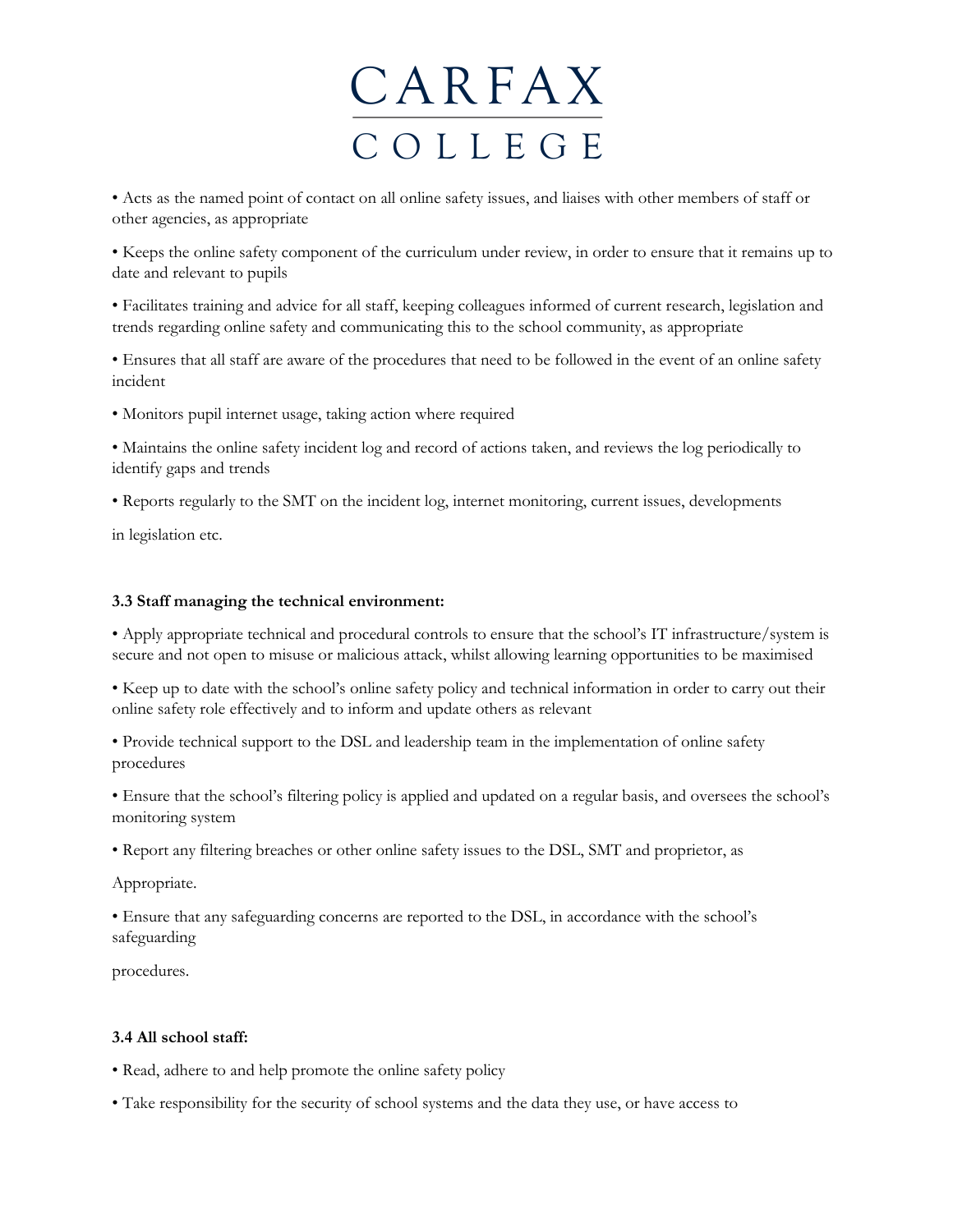- Model safe, responsible and professional behaviours in their own use of technology
- Embed online safety in their teaching and other school activities

• Supervise, guide and monitor pupils carefully when engaged in activities involving online technology (including extra-curricular and extended school activities if relevant)

• Have an up to date awareness of a range of online safety issues and how they may be experienced by the children in their care

- Identify online safety concerns and take appropriate action by reporting to the DSL
- Know when and how to escalate online safety issues
- Take personal responsibility for professional development in this area.

#### **3.5 Pupils:**

- Engage in age appropriate online safety education opportunities
- Read and adhere to the school Acceptable Use Agreements
- Respect the feelings and rights of others both on and offline, in and out of school
- Take responsibility for keeping themselves and others safe online
- Report to a trusted adult, if there is a concern online.

#### **3.6 Parents and carers:**

- Read the school Acceptable Use Agreements and encourage their children to adhere to them
- Support the school in online safety approaches by discussing online safety issues with their children and reinforcing appropriate, safe online behaviours at home

• Model safe and appropriate use of technology and social media, including seeking permission before taking and sharing digital images of pupils other than their own children

- Identify changes in behaviour that could indicate that their child is at risk of harm online
- Seek help and support from the school, or other appropriate agencies, if they or their child encounter risk or concerns online
- Use school systems, such as learning platforms, and other network resources, safely and appropriately

• Take responsibility for their own awareness in relation to the risks and opportunities posed by new and emerging technologies.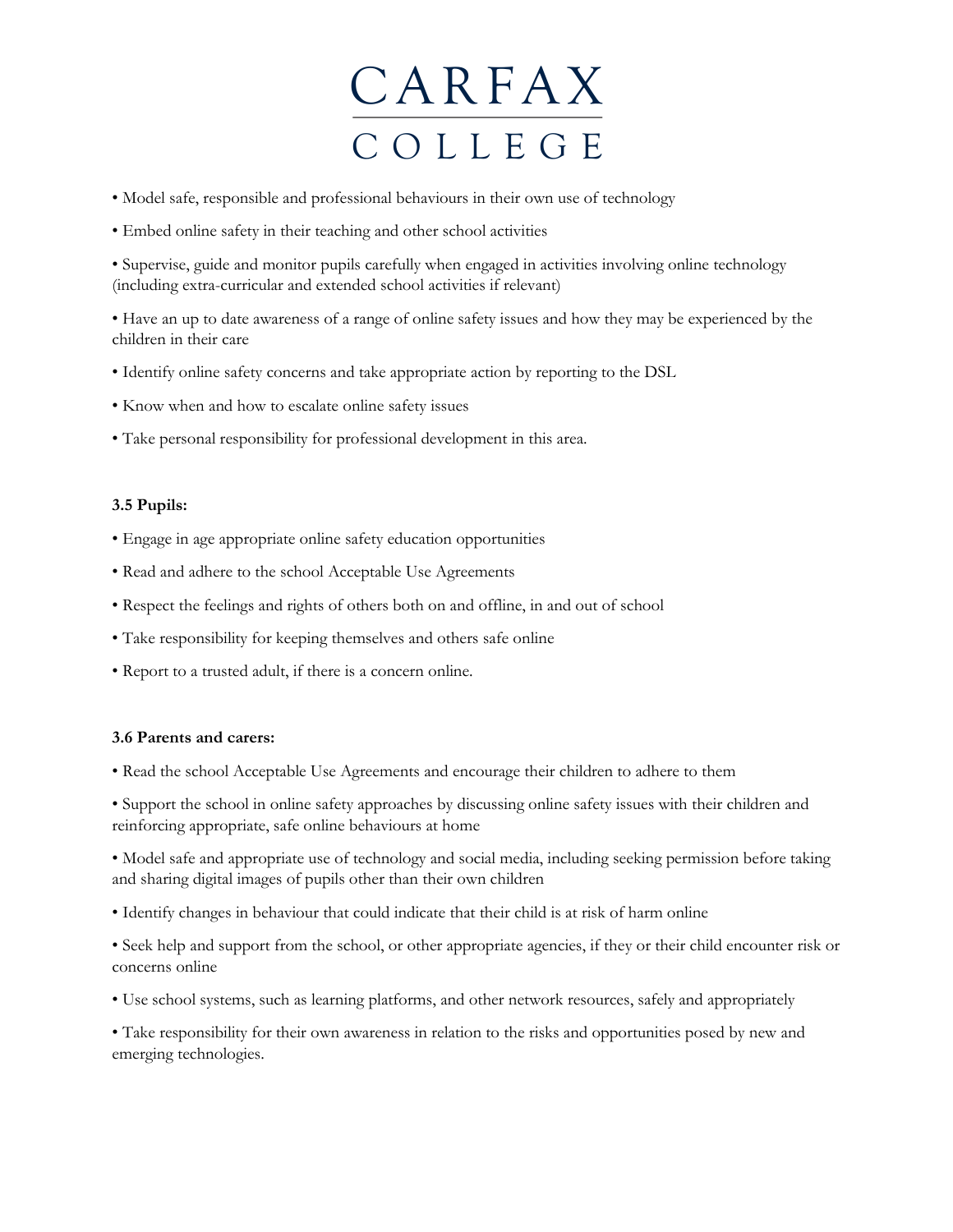

### **4. Education and Engagement**

#### **4.1 Education and engagement with pupils**

The PSHE and wider curriculum includes age-appropriate lessons and activities on online safety for all pupils, intended to raise awareness, build resilience and promote safe and responsible internet use by:

• Ensuring education regarding safe and responsible use precedes internet access

• Including online safety across the curriculum, including the Personal Social and Health Education, Relationships and Sex Education and Computing programmes of study, covering use both at school and home

• Reinforcing online safety messages whenever technology or the internet is in use

• Ensuring that the needs of pupils considered to be more vulnerable online, such as those with SEND or mental

health needs, are met appropriately

• Using support, such as peer education approaches and external visitors, to complement online safety

education in the curriculum

• Educating pupils in the effective use of the internet to research; including the skills of knowledge location, retrieval and evaluation

• Teaching pupils to be critically aware of the materials they read and shown how to validate information before accepting its accuracy

• Teaching pupils to acknowledge the source of information used and to respect copyright when using material accessed on the internet

• Supporting students in building resilience to radicalisation by providing a safe environment for debating controversial issues and helping them to understand how they can influence and participate in decisionmaking

The school will support pupils to read and understand the Acceptable Use Agreement in a way which suits their age and ability by:

• Informing pupils that network and internet use will be monitored for safety and security purposes and in

accordance with legislation

• Recognising positive use of technology by pupils.

#### **4.2 Training and engagement with staff**

The school will:

• Provide and discuss the Online Safety Policy and staff Acceptable Use Agreement with all members of staff as part of induction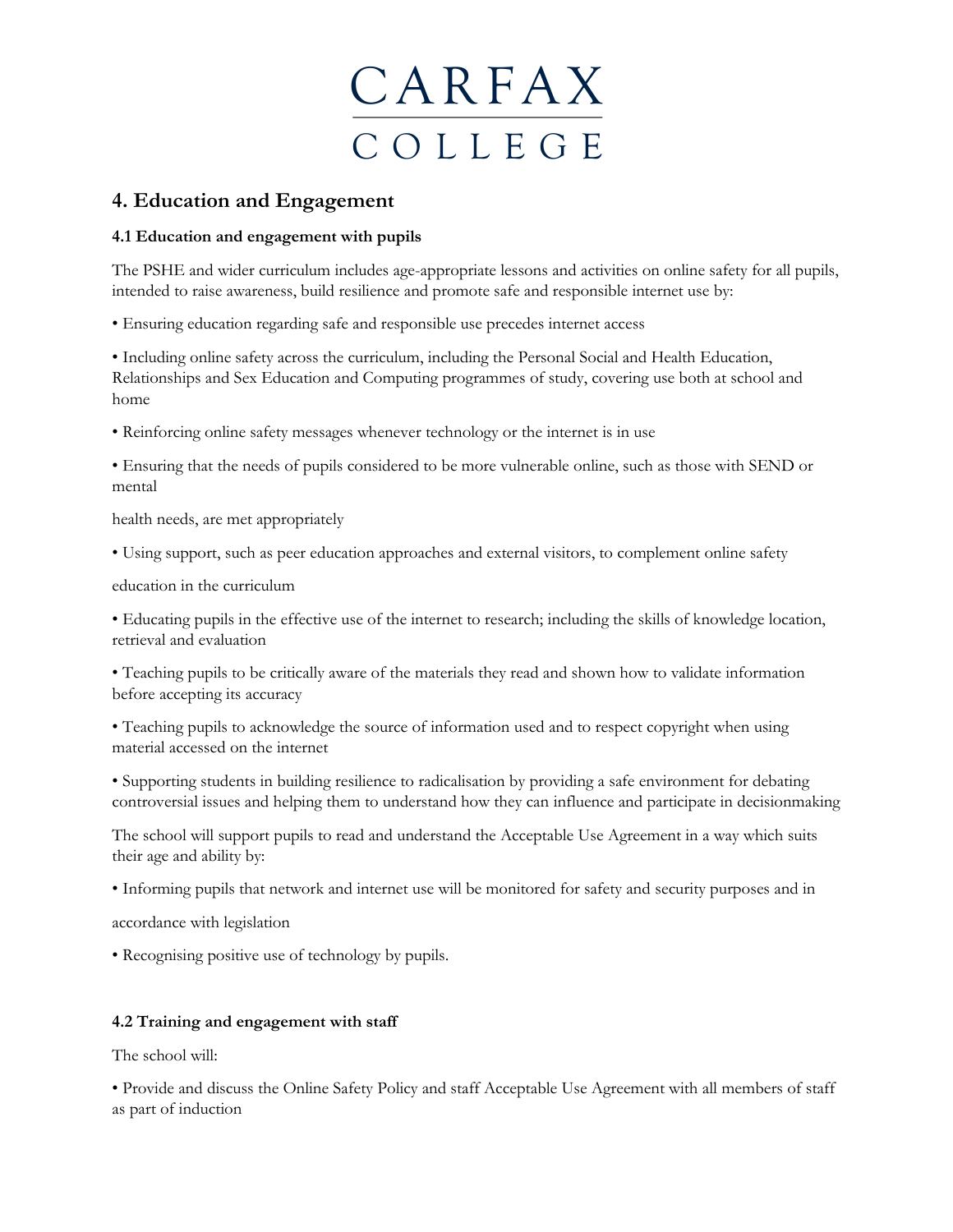• Provide up-to-date and appropriate online safety training for all staff on a regular basis

• Make staff aware that school systems are monitored and activity can be traced to individual users; staff will be reminded to behave professionally and in accordance with school's policies when accessing school systems and devices

• Make staff aware that their online conduct out of school, including personal use of social media, could have an impact on their professional role and reputation within school

• Highlight useful educational resources and tools which staff should use, according to the age and ability of the pupils

• Ensure all members of staff are aware of the procedures to follow regarding online safety concerns affecting pupils, colleagues or other members of the school community.

#### **4.3 Awareness and engagement with parents and carers**

Parents and carers have an essential role to play in enabling children to become safe and responsible users of the internet and associated technologies. The school will build a partnership approach to online safety with parents and carers by:

• Requiring parents to read the pupil Acceptable Use Agreement and discuss its implications with their children.

#### **5. Reducing Online Risks**

The internet is a constantly changing environment with new apps, devices, websites and material emerging at a rapid pace. The school will:

• Regularly review the methods used to identify, assess and minimise online risks

• Examine emerging technologies for educational benefit and undertake appropriate risk assessments before use in school is permitted

• Ensure that appropriate filtering and monitoring is in place and take all reasonable precautions to ensure that users can only access appropriate material

• Ensure, through online safety education and the school Acceptable Use Policy, that pupils know that the school's expectations regarding safe and appropriate behaviour online apply whether the school's networks are used or not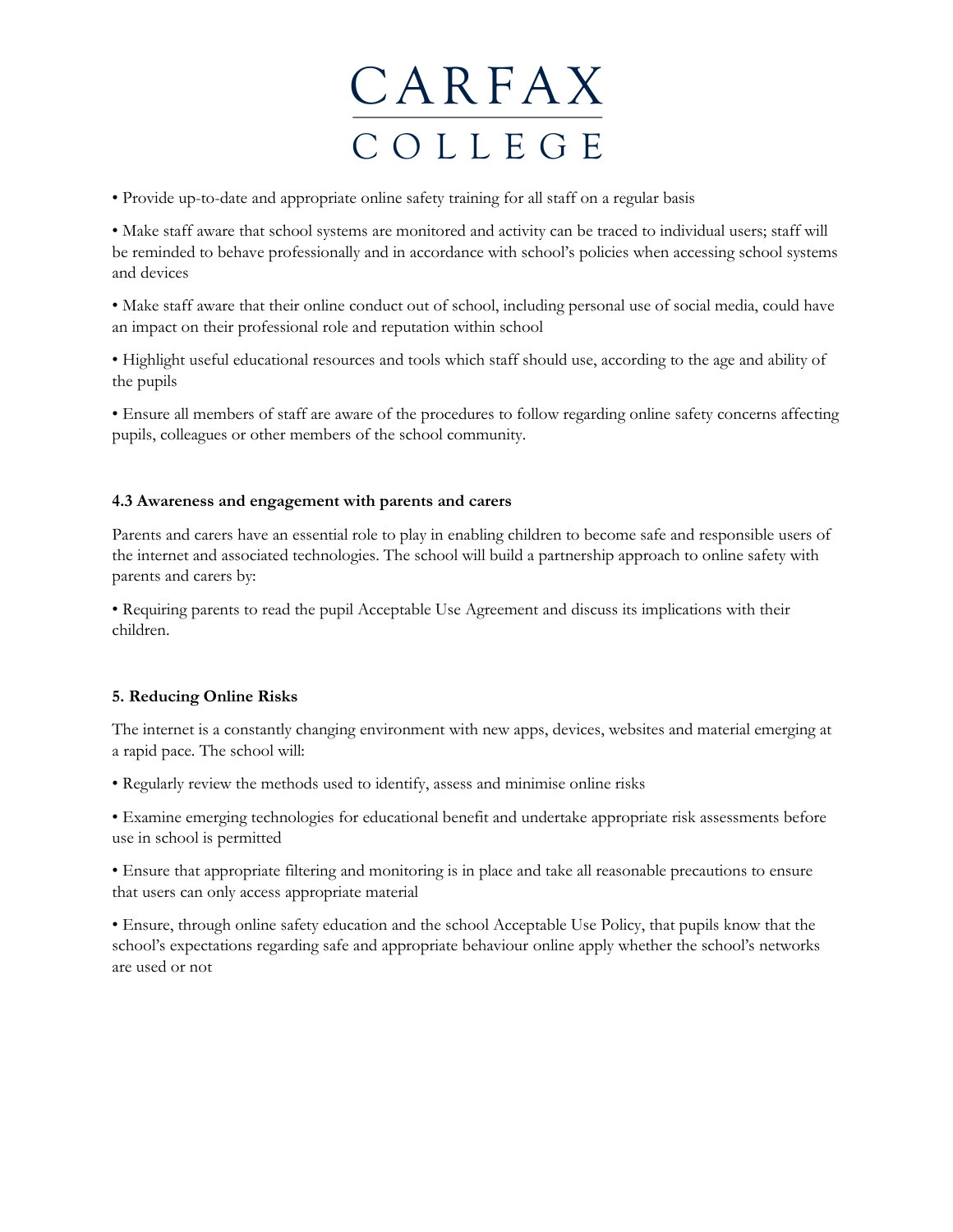

## **6. Safer Use of Technology**

#### **6.1 Classroom Use**

- The school uses a wide range of technology. This includes access to:
- Computers, laptops and other digital devices

• Internet which may include search engines and educational websites - supervision of pupils will be appropriate to their age and ability

• Tutors should always check websites, tools and apps for suitability before use in the classroom or recommending for use at home

• Staff and pupils should consider copyright law before using internet-derived materials (and where appropriate comply with licence terms and/or acknowledge the source of information).

#### **6.2 Filtering and Monitoring**

• The college uses Smoothwall filters to ensure appropriate content

• Flagged terms may be investigated by the DSL. Concerns identified will be managed according to the nature of the issue

• Staff, tutors and pupils should be aware that email messages between staff and students can be checked for inappropriate language and behaviour if needed.

• All members of staff are however aware that they cannot rely on filtering and monitoring alone to safeguard pupils: effective classroom management and regular education about safe and responsible use is essential

• All users are informed that use of school systems is monitored and that all monitoring is in line with data protection, human rights and privacy legislation.

#### **6.3 Dealing with Filtering breaches**

The school has a clear procedure for reporting filtering breaches:

- If pupils discover unsuitable sites, they will be required to alert a member of staff immediately
- The member of staff will report the concern (including the URL of the site if possible) to the DSL
- The breach will be recorded and escalated as appropriate

• Any material that the school believes is illegal will be reported immediately to the appropriate agencies, such as Internet Watch Foundation (IWF), the Police or Child Exploitation and Online Protection (CEOP).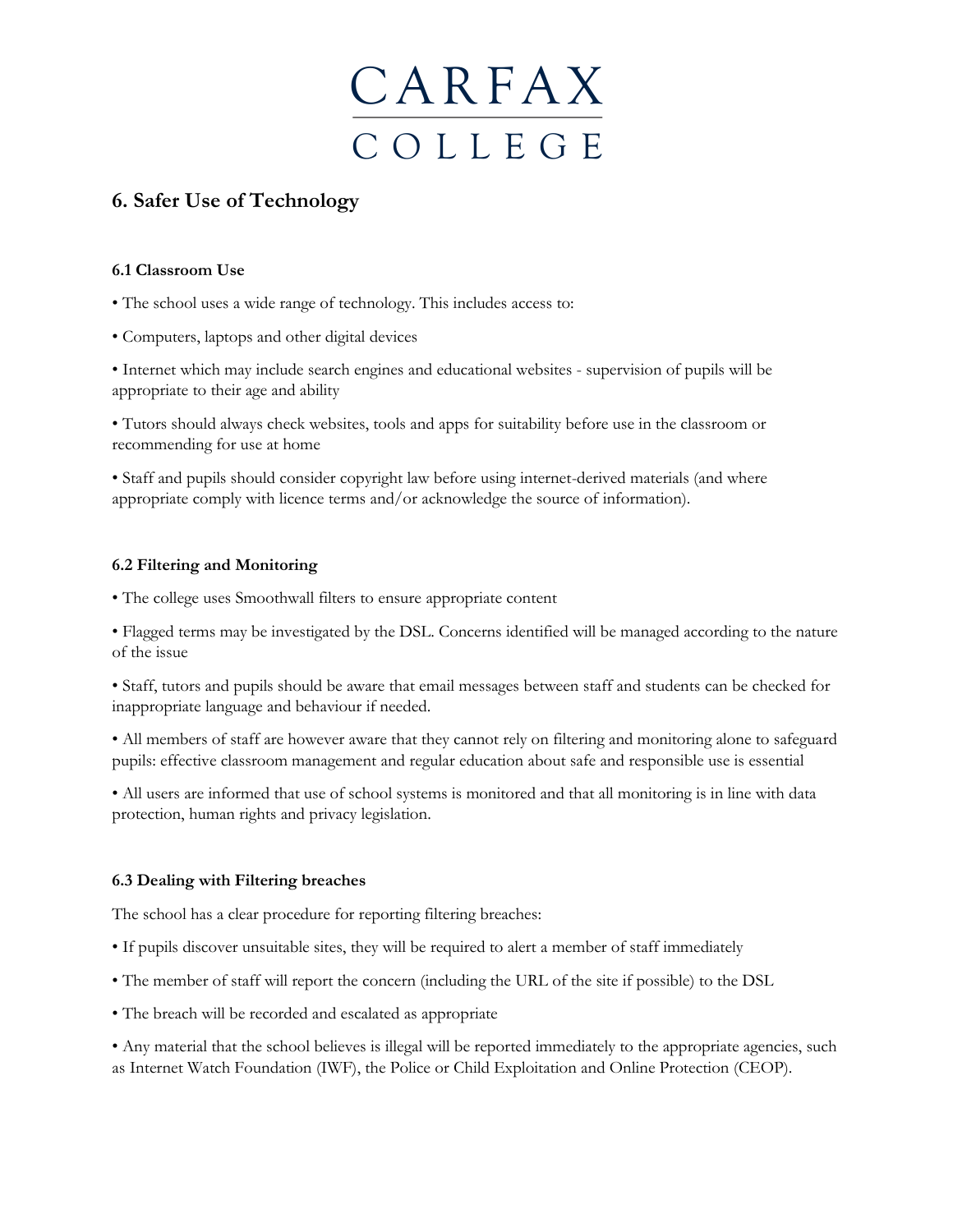

#### **6.4 Managing Personal Data Online**

Personal data will be collected, processed, stored and transferred in accordance with the General Data Protection

## **7. Social Media**

#### **7.1 Expectations**

• The term social media includes (but is not limited to): blogs; wikis; social networking sites; forums; bulletin boards; online gaming; apps; video/photo sharing sites; chatrooms and instant messenger

• All members of the school community are expected to engage in social media in a positive, safe and responsible manner, at all times

#### **7.2 Staff Use of Social Media**

- Staff and tutors must not communicate with pupils using a personal social media account or add pupils as 'friends' or similar or join the same social media groups. Depending on the circumstances, it may also be inappropriate to communicate with parents or add them as 'friends'.
- Staff and tutors should exercise caution when making links with ex-pupils of the college on a personal social media account. Keep in mind that an ex-pupil may also be linked or 'friends' with current pupils which (depending on your privacy settings) may expose your personal information or content.
- Staff and tutors should ensure that the privacy settings for any personal social media profiles are configured appropriately and limit the amount of information that is publicly available.
- Staff and tutors must be mindful of how they present themselves and the college on such media. The private life of an employee at the college may have professional consequences and this must be considered at all times when sharing personal information in this format.
- Staff and tutors must not represent personal views as those of the college, nor disclose the views of colleagues or others working with the college (e.g. consultants).
- When writing an internet post, staff and tutors should remember that this is not a secure form of communication and consider whether the contents would be more appropriate in a private message. While there may be strict privacy controls in place on personal accounts, information could still be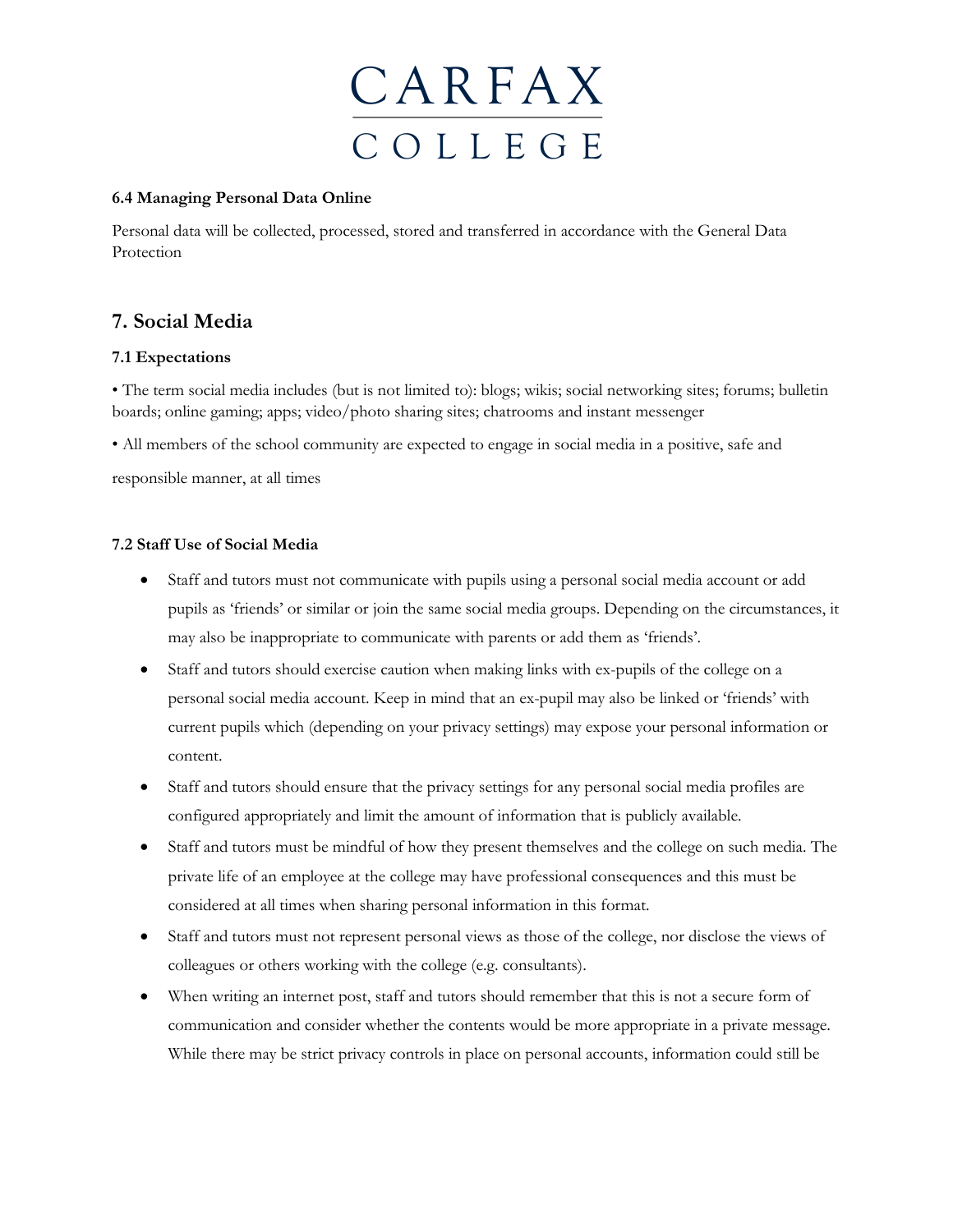copied and shared by others and can easily enter the public domain. For this reason, it is always sensible to consider that all information posted online has entered the public domain.

- Staff and tutors should protect the privacy of others by omitting personal information from internet posts such as names, email addresses, home or work addresses, phone numbers or other personal information, and it is recommended that the same principles are followed for the user's own personal information.
- Staff and tutors must not post anything that may offend, insult or humiliate others, particularly on the basis of their sex, age, race, colour, national origin, religion or belief, sexual orientation, disability, marital status, pregnancy or maternity. Nor must staff and tutors post anything that could be interpreted as threatening, intimidating or abusive. Offensive posts or messages may be construed as cyberbullying.
- Staff and tutors must not post disparaging or derogatory remarks about colleagues or the college, or its proprietor, pupils or parents.
- Staff and tutors must not use social media in a way which could constitute a breach of any of the School's employment or other policies.

#### **7.3 Pupils' Personal Use of Social Media**

• Safe and appropriate use of social media will be taught to pupils as part of online safety education, via age appropriate sites and resources

• Any concerns regarding pupils' use of social media, both at home and at school, will be dealt with in accordance with existing school policies. Concerns will also be raised with parents/carers as appropriate, particularly when concerning underage use of social media sites or tools.

### **8. Use of Personal Devices and Mobile Phones**

The school recognises that personal communication through mobile technologies is an accepted part of everyday life for pupils, staff and parents/carers, but technologies need to be used safely and appropriately within school.

#### **8.1 Expectations**

• All use of personal devices and mobile phones will take place in accordance with the law and other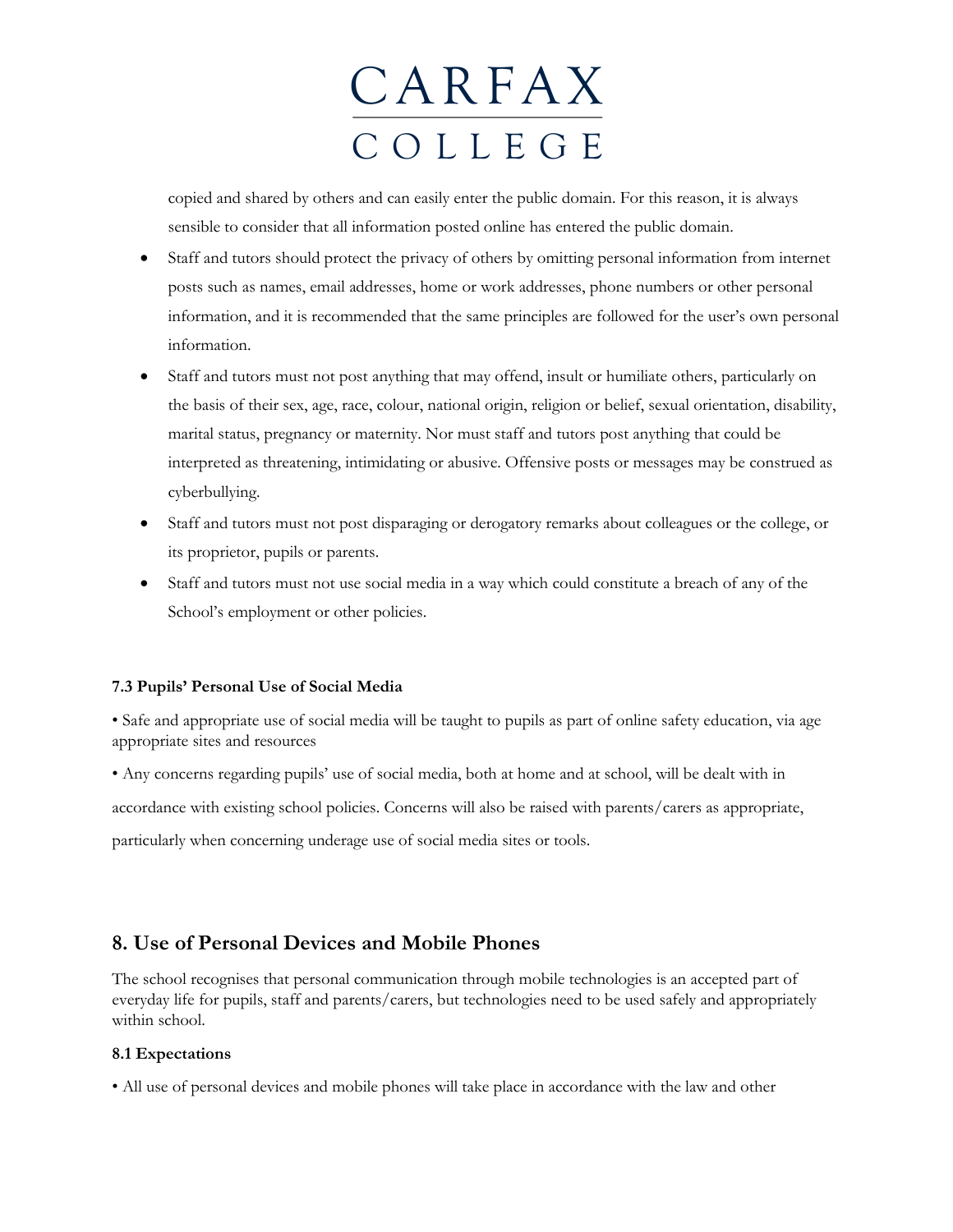

appropriate school policies. .

• Electronic devices of any kind that are brought onto site are the responsibility of the user at all times. The school accepts no responsibilities for the loss, theft, damage or breach of security of such items on school premises

• The sending of abusive or inappropriate messages/content via mobile phones or personal devices is forbidden by any member of the community.

• All members of the community are advised to ensure that their mobile phones and personal devices do not contain any content which may be considered to be offensive, derogatory or would otherwise contravene the school behaviour or Safeguarding and Child Protection policies.

#### **8.2 Staff Use of Personal Devices and Mobile Phones**

• Members of staff will ensure that the use of personal phones and devices takes place in accordance with the law, as well as relevant school policy and procedures, such as: Confidentiality, Safeguarding and Child Protection, Data Security and Acceptable Use Agreements.

• Images of pupils (other than a member of staff's own children) must not be stored on personal devices. Any image taken on personal devices must be transferred to Carfax Education network as soon as reasonably possible and the personal copy permanently removed.

#### **8.3 Pupils' Use of Personal Devices and Mobile Phones**

• Pupils will be educated regarding the safe and appropriate use of personal devices and mobile phones and will be made aware of boundaries and consequences.

• Pupils may keep their mobile phones upon their person, but must only use them with the express permission of a member of staff.

• If a pupil needs to contact his/her parents or carers they will be allowed to use a mobile phone or a school phone, as long as they have permission from a member of school staff, the pupils are welcome to use the phone at Reception.

• Parents are advised to contact their child via the school office during school hours.

• Mobile phones or personal devices will not be used by pupils during lessons or formal school time unless as part of an approved and directed curriculum based activity with consent from a member of staff.

• Mobile phones and personal devices must not be taken into examinations. Pupils found in possession of a mobile phone or personal device during an exam will be reported to the appropriate examining body. This may result in the pupil's grade in that examination or all examinations being nullified.

• If a pupil breaches the school policy, the phone or device will be confiscated and will be held in a secure place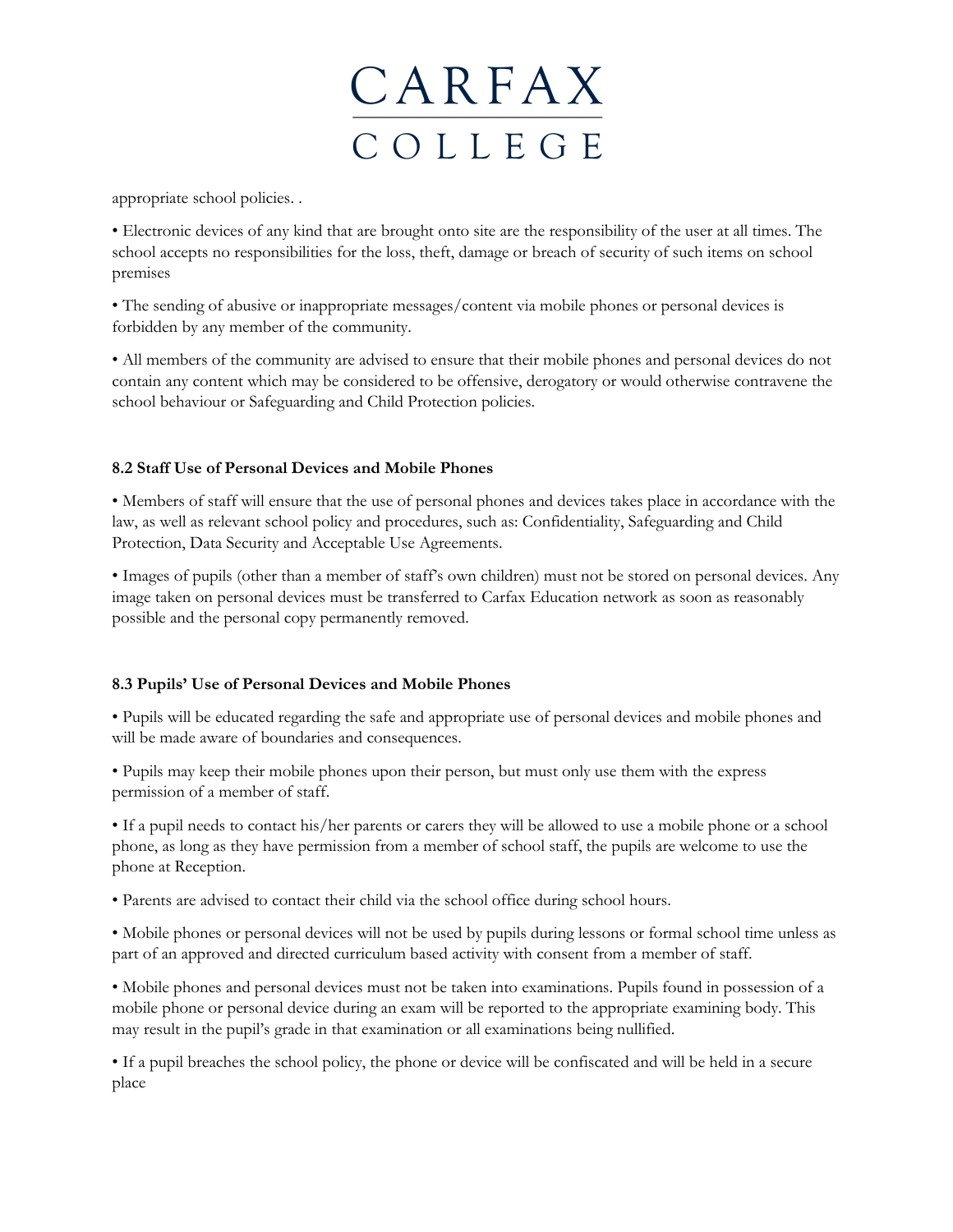

#### **8.4 Visitors' Use of Personal Devices and Mobile Phones**

• Parents, carers and visitors (including volunteers and contractors) must use their mobile phones and personal devices in accordance with Safeguarding policies and Code of Conduct.

• Members of staff are expected to challenge visitors if they have concerns and will always inform the DSL of any breaches of school policy.

## **9. Responding to Online Safety Incidents and Concerns**

#### **9.1 Concerns about Pupils' Welfare**

• The DSL will be informed immediately of any online safety incident that could be considered a safeguarding or

child protection concern

• The DSL will ensure that online safeguarding concerns are escalated and reported to relevant agencies

• The school will inform parents and carers of any incidents or concerns involving their child, as and when required.

#### **9.2 Misuse**

• Complaints about IT misuse by pupils will be dealt with by a senior member of staff under the relevant policies and procedures and according to the nature of the complaint

- Any complaint about staff misuse will be referred to the Principal
- Pupils and parents are informed of the school's complaints procedure.

### **10.Useful links and sources of advice**

#### **Guidance and resources**

- Teaching Online Safety in School (DfE)
- Education for a Connected World (UKCIS)

• Sharing nudes and semi-nudes: advice for education settings working with children and young people (UKCIS)

- Indecent images of children: guidance for young people
- Cyberbullying: understand, prevent and respond (Childnet)
- Cyberbullying: advice for headteachers and school staff (DfE)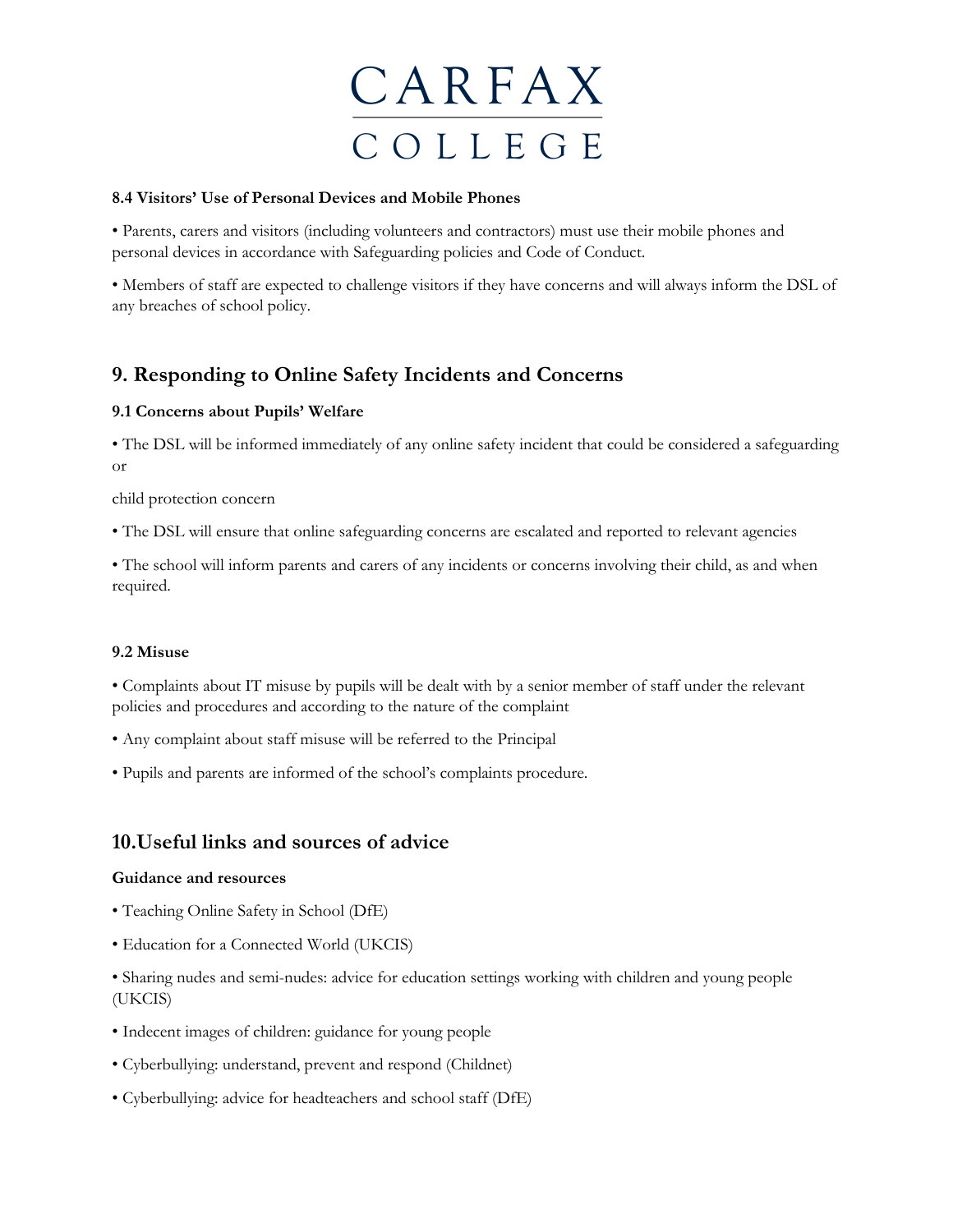#### **National Organisations**

- Action Fraud: www.actionfraud.police.uk
- CEOP:

www.thinkuknow.co.uk

www.ceop.police.uk

- Childnet: www.childnet.com
- Get Safe Online: www.getsafeonline.org
- Internet Matters: www.internetmatters.org
- Internet Watch Foundation (IWF): www.iwf.org.uk
- Lucy Faithfull Foundation: www.lucyfaithfull.org
- NSPCC: www.nspcc.org.uk/onlinesafety
- o ChildLine: www.childline.org.uk
- o Net Aware: www.net-aware.org.uk
- The Marie Collins Foundation: www.mariecollinsfoundation.org.uk
- UK Safer Internet Centre: www.saferinternet.org.uk
- o Professional Online Safety Helpline: www.saferinternet.org.uk/about/helpline
- o Telephone helpline: 0844 381 4772

## **11. Home Learning**

The school is committed to ensuring that online safety standards are maintained in the delivery of Home

Learning. For the purposes of Home Learning, the primary platforms used across the Carfax network are:

- **Microsoft Teams**
- **Teachworks**

Carfax Education has central oversight of and can monitor activity and communications through these platforms. The platforms are restricted to Carfax users only and permissioned accordingly.

Virtual visiting speakers are vetted and supervised in the same way as they would be if they were coming onto the school site to deliver their material.

In order to safeguard both pupils and staff, live online sessions must be conducted following the protocols set out